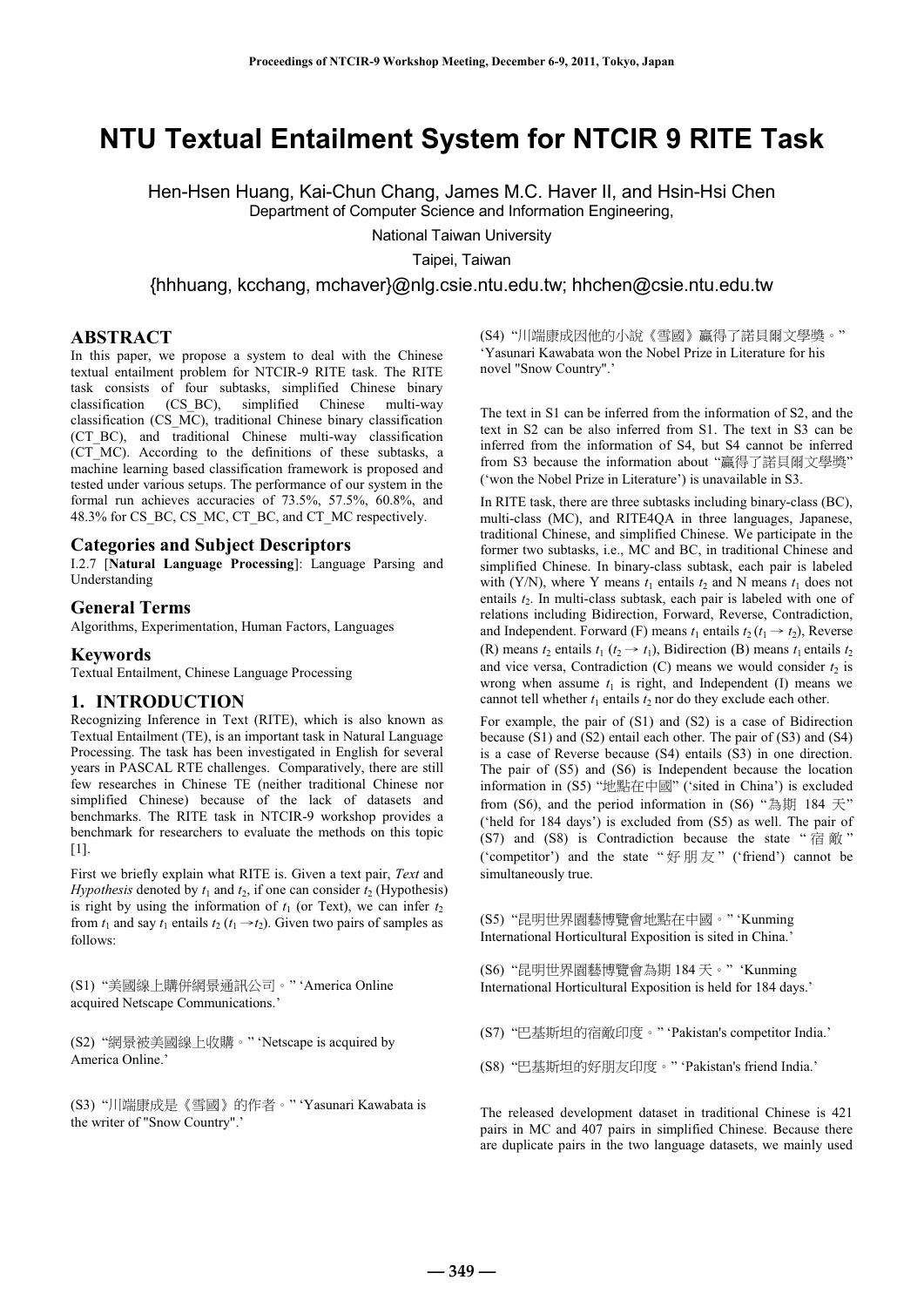the traditional Chinese dataset to develop our system. The system is composed of two parts. We first extract features from  $t_1$  and  $t_2$ of all the pairs in the development dataset to train a SVM classifier after some lexical transformations like numerical normalization, and then introduce a rule-based post-classifier to improve the performance of the classifier.

In the development, we achieve an accuracy of 55.34% in traditional Chinese multi-class subtask and an accuracy of 74.35% in traditional Chinese binary-class subtask. In the formal run, our system has an accuracy of 48.3% in traditional Chinese multiclass subtask, 60.8% in traditional Chinese binary-class subtask, 57.5% in simplified Chinese multi-class subtask, and 73.5% in simplified Chinese binary-class subtask.

The rest of this paper is organized as follows. First, we review the related work in Section 2. In Section 3, our model along with the feature sets is introduced. The dataset used for the evaluation is illustrated in Section 4. In Section 5, the experimental results are discussed. Finally, we conclude this paper in Section 6.

# **2. RELATED WORK**

There is little prior work related to Chinese textual entailment. In the following, we considered papers which deal with previous RTE challenges and English.

Androutsopoulos and Malakasiotis [2] review a variety of prior techniques for paraphrasing and recognizing textual entailment used on the MSR (Microsoft Research Paraphrase Corpus). The best results were achieved with surface string similarity. Besides, they describe all other techniques including logic-based approach, vector space models (VSM), syntactic similarity, symbolic meaning representation similarity, machine learning, and decoding. This provides a starting point when considering different techniques to apply as we can compare their efficacy.

Clark and Harrison [3] created a system composed of WordNet, DIRT and inference using a bag-of-words similarity model. Their results in RTE were 61.5% accuracy for two-way and 54.7% for three-way classification. By analyzing each step separately, they found the biggest gain was with WordNet and the least with parsing and DIRT.

Wang et al. [4] use a syntactic tree method comparison method to find similar questions within Yahoo! Answers. This particular method performs well within this area of research, so we decided to borrow the idea and apply it to textual entailment. Prior methods simply compared structural and syntactic similarities, but one also has to consider the role of semantics and production rules, so if two trees are similar but have different semantics or production rules there should still be some similarity.

Zhang and Zhang [5] use rule-based logic form transformation to solve question answering in Chinese and make experiments on Chinese TREC data. The main goals in the transformation are to find predicates, argument assignments, complex nominals, complex verbals, temporal representation, location representation, and propositional phrases, some of which are unique to Chinese.

Snow et al. [6] try to recognize false entailments through a combination of logical forms and syntactic heuristics. First they produce logical forms with NLPWin, which gives the syntactic dependencies. Then, they align the content nodes between the text and the hypothesis. The alignment is analyzed with the syntactic heuristics for false entailment. If none of them are true, then they compare them with a lexical similarity model. On RTE-1 they achieved 62.5% accuracy with this system.

# **3. THE MODEL**

Our textual entailment system is based on the support vector machine (SVM) model. For each pair of texts,  $t_1$  and  $t_2$ , we first construct the feature vector by finding the differences between  $t_1$ and  $t_2$  on several linguistic levels. The linguistic levels we considered include the word, the parsing tree, the dependency, the sentiment polarity, the referred name entity, and so on. In the training stage, all the pairs in the training set are transformed to the feature vectors and then sent to the SVM classifier. In the testing stage, each testing sample is also transformed to the feature vector in the same format and sent to the trained SVM model to determine the class of this sample. The resulting classes of a testing sample include Yes  $(Y, \text{ that is } t_1 \text{ entails } t_2)$  and No  $(N)$ in the binary classification and Bidirection (B), Forward (F), Reverse (R), Independent (I), and Contraction (C) in the multiway classification.

In addition to the SVM classifier, a rule-based post-classifier is integrated into our system. The post-classifier performs a set of rules sequentially to make a final decision about the given sample. The rules are human-encoded with world knowledge that are hard to be captured by the machine.

# **3.1 Features**

The features on various linguistic levels are utilized in our system.

**Word (***W*): Both the texts in  $t_1$  and  $t_2$  are segmented into Chinese words by performing the Stanford Chinese Word Segmenter<sup>i</sup>. And then, three values are generated for each pair of  $t_1$  and  $t_2$ . The first value is the number of the words appearing in  $t_1$  only, the second value is the number of the words appearing in  $t_2$  only, and the last value is the number of the words appearing in both  $t_1$  and  $t_2$ .

**Syntactic (***S*): Both the texts in  $t_1$  and  $t_2$  are also parsed to corresponding syntactic trees with the Stanford Parser<sup>"</sup>. The fundamental structures of the syntactic tree are extracted as the features. The structure information includes the top three levels of the syntactic tree, the leftmost path of the syntactic tree, and the rightmost path of the syntactic tree. In addition, the subject, the major verb, and the object in a sentence are also considered as features.

**Dependency (***D***)**: The dependency information between the elements on a sentence is also resulted from the Stanford Parser. All the pairs of the depended elements are treated as the elements in the bags. In this way, three bags of depended elements are constructed. The first bag includes the depended elements appearing on in  $t_1$  only, the second bag includes the depended elements appearing on  $t_2$  only, and the last bag includes the depended elements appearing on both  $t_1$  and  $t_2$ . In addition, the numbers of each bag are also included.

**Sentiment Polarity (***SP*): The sentiment polarity of each text  $(t_1)$ or  $t_2$ ) is computed and included in the feature vector. The sentiment polarity detection is a hot issue in natural language processing itself. In this work, we implement a simple model that measures the sentiment polarity for a given text. In this model, the sentiment score of a text is computed by summarizing the individual sentiment score of each word in the text. The sentiment score is a positive value if the polarity of the text is positive, the score is a negative value if the polarity is negative, and the value denotes how strength the sentiment is. In this way, the sentiment polarity features include the polarity and the sentiment score of t1, the polarity and the sentiment score of t2, and whether the polarities of t1 and t2 are the same.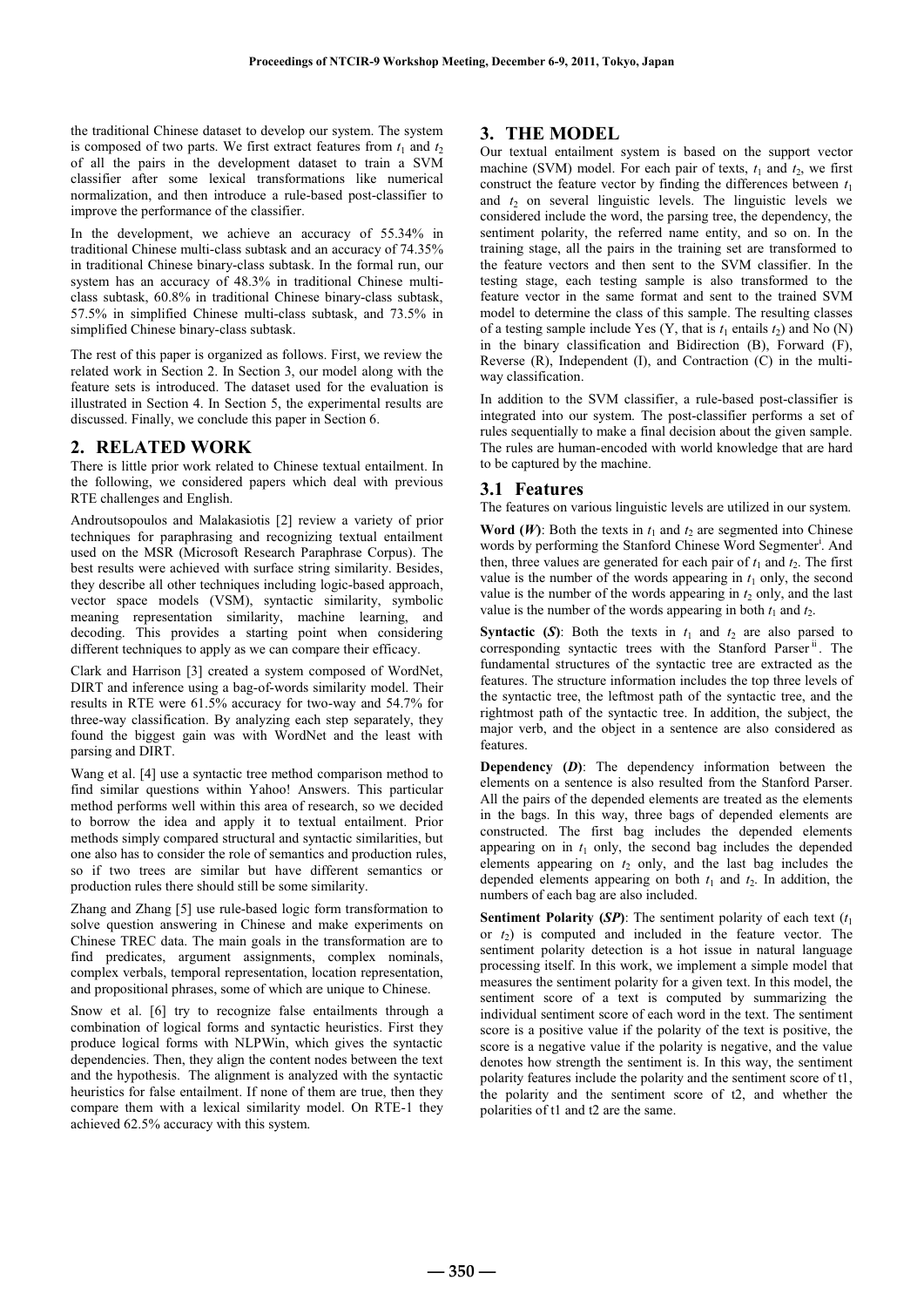# **4. THE DATASET**

The development data of the traditional Chinese tasks provided by the organizer are used as our training data and test data throughout this work. In this development data, there are 421 pairs of  $t_1$  and  $t_2$ that are labeled in 5-way for the multi-class subtask. We automatically build a 2-way dataset for the binary-class subtask by labeling all the Forward/Bidirection samples in 5-way as Yes and labeling all the Reverse/Contradiction/Independent samples in 5-way as No.

After the formal run, the organizer published four sets of the testing data used in the formal run. The four sets include CS\_BC, CS MC, CT BC, and CT MC corresponding to four Chinese subtasks, simplified Chinese in binary-class, simplified Chinese in multi-class, traditional Chinese in binary-class, and traditional Chinese in multi-class. We also test our model with these four datasets.

The statistics of experimental datasets are shown in Table 1 and Table 2. The labeling in the development dataset is sometimes confusing. For instance, the pair of (S9) and (S10) from the sample 10035 is labeled as Reverse by the annotator. However, the information about "帶來台灣" ('brought Zhang Xue-Liang to Taiwan') in (S9) is completely unavailable in (S10). Thus, the pair of (S9) and (S10) is actually a case of Independent.

(S9) "蔣介石將張學良帶來台灣軟禁。" 'Chiang Kai-Shek brought Zhang Xue-Liang to Taiwan and house-arrested him'

(S10) "張學良、孫立人、彭明敏等人,都是遭蔣介石軟禁的 著名例子。" 'Zhang Xue-Liang, Sun Li-Jen, and Peng Ming-Min are the notorious examples that they were under house arrest by Chiang Kai-shek.'

We still keep the original labels because the testing data used in the formal run are also annotated by the organizer.

**Table 1. Statistics of the dataset for binary-class subtask** 

| <b>Dataset</b> |     |     | <b>Total</b> |
|----------------|-----|-----|--------------|
| Development    | 169 | 252 | 42.1         |
| CS BC          | 263 | 144 | 407          |
| CT MC          | 450 | 450 | 900          |

|  |  |  | Table 2. Statistics of the dataset for multi-class subtask |  |  |
|--|--|--|------------------------------------------------------------|--|--|
|--|--|--|------------------------------------------------------------|--|--|

| <b>Dataset</b> | в   | F   | R   | C   |     | <b>Total</b> |
|----------------|-----|-----|-----|-----|-----|--------------|
| Development    | 82  | 87  | 97  | 74  | 81  | 421          |
| CS MC          | 71  | 101 | 91  | 74  | 70  | 407          |
| CT MC          | 180 | 180 | 180 | 180 | 180 | 900          |

# **5. EXPERIMENTS**

The experiments are set up as two parts. In the first part, we evaluate our model with different feature sets used in the development dataset. In this stage, the performance of each

feature set and the performance of the combination of feature sets are revealed. Ten-fold cross-validation is applied in this stage. In the second part, the best model trained from the first part is chosen to be tested under the four testing datasets from the formal run.

### **5.1 Evaluation Metrics**

All the evaluation performances are reported in terms of accuracy, precision, recall, and F-score.

Accuracy measures how many samples are correctly predicted. For each class, we define precision as the ratio of the correctly predicted samples to all the samples predicted as the class, recall as the ratio of the correctly predicted samples to all the samples that actually belong to the class, and F-score as the harmonic mean of precision and recall.

### **5.2 Feature Performance**

The performance of each feature set in binary classification is shown in Table 3, and the performance of each feature set in multi classification is shown in Table 4. In both subtasks, the word level features are the best performed feature set. With the combination of all the features, the performances slightly improve to 74.58% and 55.58% in the subtasks binary-class and multi-class respectively.

The confusion matrices of the best models for both subtasks are given in Table 5 and Table 6. Each row in the matrices is the distribution of the classification result for a class. For instance, there are 148 samples that are correctly classified as Yes and 21 samples that are wrongly classified as No in Table 5. In binaryclass subtask, the model tends to estimate input samples as Yes. In multi-class subtask, the performance is relatively poor for the classes Contradiction and Independent. The cases of Contradiction tend to be misclassified as Bidirection, Forward, and Reverse. The cases of Independent tend to be misclassified as Forward and Reverse.

| <b>Features</b> | Accuracy | Precision | Recall | <b>F-Score</b> |
|-----------------|----------|-----------|--------|----------------|
| Word            | 74.11%   | 76.71%    | 76.91% | 74.11%         |
| Syntactic       | 57.72%   | 56.62%    | 56.79% | 56.62%         |
| Dependency      | 71.50%   | 72.41%    | 73.17% | 71.40%         |
| Sentiment       | 39.90%   | 36.64%    | 49.61% | 28.84%         |
| All             | 74.58%   | 76.01%    | 76.72% | 74.54%         |

**Table 4. Feature Performance in Multi-Class** 

| <b>Features</b> | Accuracy | Precision | Recall | <b>F-Score</b> |
|-----------------|----------|-----------|--------|----------------|
| Word            | 52.02%   | 44.64%    | 49.50% | 44.15%         |
| Syntactic       | 27.79%   | 29.62%    | 27.69% | 27.73%         |
| Dependency      | 51.07%   | 40.08%    | 48.16% | 39.32%         |
| Sentiment       | 19.24%   | 3.89%     | 19.76% | $6.51\%$       |
| All             | 55.58%   | 53.37%    | 53.74% | 51.56%         |